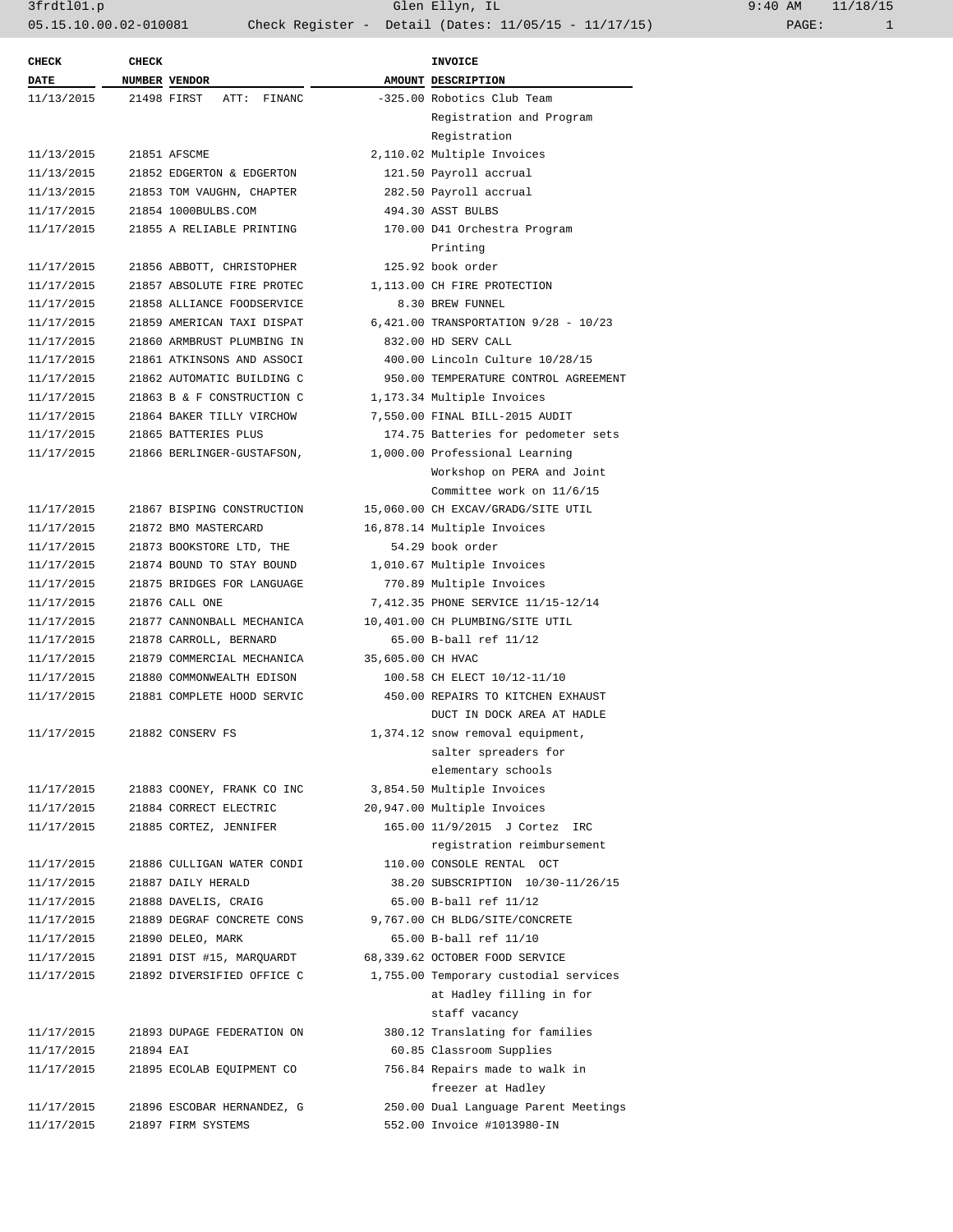| <b>CHECK</b> | <b>CHECK</b>  |                            | INVOICE                                |
|--------------|---------------|----------------------------|----------------------------------------|
| DATE         | NUMBER VENDOR |                            | AMOUNT DESCRIPTION                     |
|              |               |                            | -Fingerprinting for                    |
|              |               |                            |                                        |
|              |               |                            |                                        |
|              |               |                            |                                        |
|              |               |                            |                                        |
|              |               |                            |                                        |
| 11/17/2015   |               | 21898 FLO-TECH MECHANICAL  | 15,004.00 Multiple Invoices            |
| 11/17/2015   |               | 21899 FOLLETT SCHOOL SOLUT | 854.31 Multiple Invoices               |
| 11/17/2015   |               | 21900 FOLLETT              | 198.00 Multiple Invoices               |
| 11/17/2015   |               | 21901 FOUR POINT 0         | 2,775.00 Custom Shades for lockdown    |
|              |               |                            | drills in new additions Four           |
|              |               |                            | Point 0 12641 Old Plank Road           |
|              |               |                            |                                        |
|              |               |                            | New Lenox, IL 60451                    |
|              |               |                            | 815-462-6622                           |
| 11/17/2015   | 21902 FQC     |                            | 19,741.00 CH CONSTRUCTION MANAGEMENT   |
| 11/17/2015   |               | 21903 GALLO, MICHELLE      | 173.00 REIMBURSEMENT-CONF EXPENSES     |
| 11/17/2015   |               | 21904 GLEN ELLYN CHAMBER C | 70.00 Steak Fry Dinner; Gordon &       |
|              |               |                            | Krehbiel                               |
| 11/17/2015   |               | 21905 GRAPHICS PLUS INC    | 1,258.95 Multiple Invoices             |
| 11/17/2015   |               | 21906 HARNACK, MANDY BAJEK | 520.00 Piano Accompaniment for         |
|              |               |                            | Orchestra Concert and                  |
|              |               |                            | rehearsals. 10/26/15 - 2.25            |
|              |               |                            | hours $11/2/15 - 2.5$ hours            |
|              |               |                            | $11/4/15 - 1$ hour $11/6/15 -$         |
|              |               |                            | Concert \$175.00 1 hour of             |
|              |               |                            | rehearsal = $$60.00 \times 5.75$       |
|              |               |                            | hours Total = $$520.00$                |
| 11/17/2015   |               | 21907 HEARTLAND BUSINESS S | 1,530.00 Replacement Keyboards for     |
|              |               |                            | Damaged Laptops                        |
| 11/17/2015   |               | 21908 HILDNER, LYNNA       | 85.00 11/12/2015<br>Hildner            |
|              |               |                            | reimbursement - classroom              |
|              |               |                            | supplies                               |
| 11/17/2015   |               | 21909 HOUSE OF GRAPHICS    | 580.00 Invoice# 1510071 Window         |
|              |               |                            | Envelopes                              |
| 11/17/2015   |               | 21910 HUFCOR INC DBA HUFCO | 1,420.00 CH OPERAABLE PARTITIONS       |
| 11/17/2015   |               | 21911 ILLINOIS CENTRAL SCH | 87,323.96 OCTOBER TRANSPORTATION       |
| 11/17/2015   |               | 21912 INDIANA UNIVERSITY - | 125.00 November 5th, 2015 Workshop     |
|              |               |                            | Collaborative & Proactive              |
|              |               |                            | Solutions Understanding and            |
|              |               |                            | Helping Students with Social,          |
|              |               |                            | Emotional and Behavioral               |
|              |               |                            | Challenges Glen Ellyn Staff            |
|              |               |                            | - Andrea Teichmiller                   |
|              |               |                            | Behavior Specialist                    |
| 11/17/2015   |               | 21913 INNOVENTION SYSTEM L | 825.00 Translating for families        |
| 11/17/2015   | 21914 ISBE    |                            | 626.00 Early childhood block grant     |
|              |               |                            | 2015-3705-01-19-022-0410-02            |
| 11/17/2015   |               | 21915 IWANSKI MASONRY INC  | 12,107.00 CH MASONRY                   |
| 11/17/2015   |               | 21916 JACKSON JR HIGH      | 300.00 Jackson B-ball tourney 7th      |
|              |               |                            | and 8th entry fees                     |
| 11/17/2015   |               | 21917 JC HARRIS & SONS INC | 3,393.00 CH CARPENTRY/DRYWALL MISC     |
|              |               |                            | SPEC                                   |
| 11/17/2015   |               | 21918 K & K IRON WORKS LLC | 10,467.00 CH STRUCTURAL/MISC STEEL     |
| 11/17/2015   |               | 21919 KAGAN & GAINES INC   | 317.00 Multiple Invoices               |
| 11/17/2015   |               | 21920 LA FORCE             | 1,807.00 CH H.MTL/WD DOORS/F. HARDWARE |
| 11/17/2015   |               | 21921 LINCOLNSHIRE PRINTIN | 40.45 Scantron sheets for foreign      |
|              |               |                            |                                        |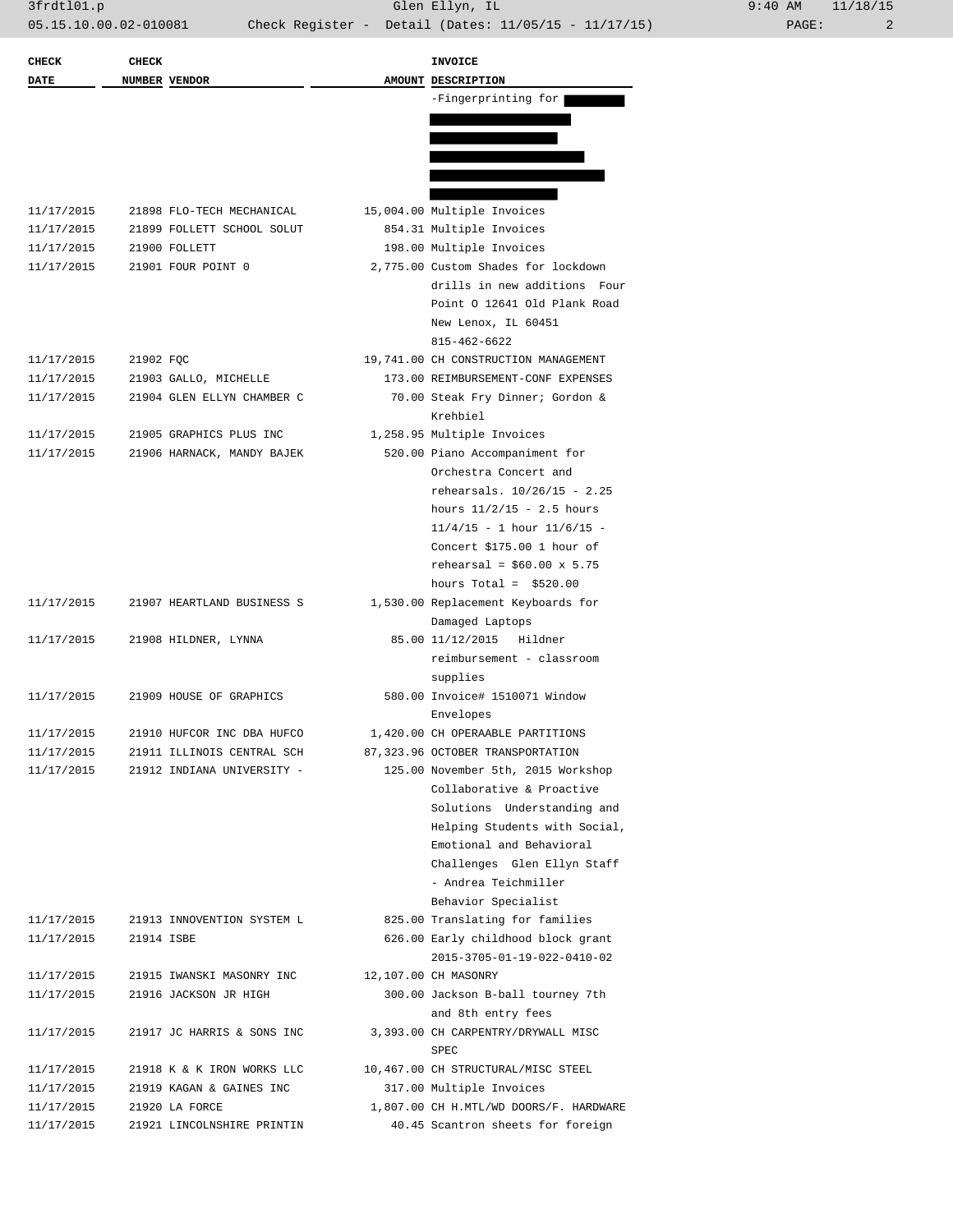3frdtl01.p Glen Ellyn, IL 9:40 AM 11/18/15 05.15.10.00.02-010081 Check Register - Detail (Dates: 11/05/15 - 11/17/15) PAGE: 3

| <b>CHECK</b> | <b>CHECK</b> |                            | <b>INVOICE</b>                         |
|--------------|--------------|----------------------------|----------------------------------------|
| <b>DATE</b>  |              | NUMBER VENDOR              | AMOUNT DESCRIPTION                     |
|              |              |                            | language dept                          |
| 11/17/2015   |              | 21922 LOPINA, BILL         | 65.00 B-ball ref 11/10                 |
| 11/17/2015   |              | 21923 LOWERY MCDONNELL     | 2,157.00 Multiple Invoices             |
| 11/17/2015   |              | 21924 LYONS, MAUREEN       | 360.00 Piano Accompanist - Hadley      |
|              |              |                            | chorus rehearsals & Concert            |
| 11/17/2015   |              | 21925 MACGILL & CO, WM V   | 56.52 replacement sphyg, gloves,       |
|              |              |                            | cpr mask                               |
| 11/17/2015   |              | 21926 MACKOWIAK, DENISE    | 157.60 Mileage Reimbursement for       |
|              |              |                            | Skyward Conference                     |
| 11/17/2015   |              | 21927 MAIL N STUFF         | 24.58 POSTAGE                          |
| 11/17/2015   |              | 21928 MAY DECORATING II I  | 3,195.00 Multiple Invoices             |
| 11/17/2015   |              | 21929 MENARDS              | 903.42 TOOL CABINET AND SUPPLIES       |
| 11/17/2015   |              | 21930 METRO PROFESSIONAL P | 3,587.83 Multiple Invoices             |
| 11/17/2015   |              | 21931 MIDWEST PRINCIPALS'  | 290.00 MPC Conference - Growth         |
|              |              |                            | Mindset: The Leadership                |
|              |              |                            | Perspective April 26, 2016             |
| 11/17/2015   |              | 21932 MPZ MASONRY INC      | 4,868.00 BF MASONRY                    |
| 11/17/2015   |              | 21933 MUSIC & ARTS CENTER  | 795.51 Multiple Invoices               |
| 11/17/2015   |              | 21934 NAPERVILLE COMM DIST | 5,136.81 AUG/SEPT/OCT SHARE OF         |
|              |              |                            | HOMELESS TRANS                         |
| 11/17/2015   |              | 21935 NELSON FIRE PROTECTI | 481.23 AL LMC RELOCATE TWO HEADS IN    |
|              |              |                            | HALLWAY                                |
| 11/17/2015   |              | 21936 NORTHERN ILLINOIS GA | 1,013.78 Multiple Invoices             |
|              |              |                            |                                        |
| 11/17/2015   |              | 21937 NORTHERN ILLINOIS GA | 179.33 Multiple Invoices               |
| 11/17/2015   |              | 21938 NUCOMFORT SUPPLY INC | 2,698.00 Hadley AC repairs NuComfort   |
|              |              |                            | Supply, Inc 2740 West Grand            |
|              |              |                            | Avenue Chicago, IL 60612               |
|              |              |                            | 773-772-7400 773-772-1077 Fax          |
| 11/17/2015   |              | 21940 OFFICE DEPOT         | 1,424.24 Multiple Invoices             |
| 11/17/2015   |              | 21941 ORKIN LLC            | 1,432.40 Multiple Invoices             |
| 11/17/2015   |              | 21942 PADDOCK ENTERPRISES, | 447.00 HD BLEACHER REPAIR              |
| 11/17/2015   |              | 21943 PALOS SPORTS INC     | 270.36 General pe supplies             |
| 11/17/2015   |              | 21944 PARKWAY FORMING      | 973.00 AL BLDG/SITE CONCRETE           |
| 11/17/2015   |              | 21945 PEDERSEN COMPANY     | 3,335.00 CH LANDSCAPING                |
| 11/17/2015   |              | 21946 PEPPER, J W & SONS   | 108.49 Chorus Music                    |
| 11/17/2015   |              | 21947 PROFESSIONAL PAVING  | 1,925.00 Add game lines to new asphalt |
|              |              |                            | playground area at Ben                 |
|              |              |                            | Franklin School designed by            |
|              |              |                            | PTA                                    |
| 11/17/2015   |              | 21948 PROVIDASTAFF LLC     | 4,005.00 Multiple Invoices             |
| 11/17/2015   |              | 21949 PUBLIC STORAGE       | 248.00 A015 STORAGE DEC                |
| 11/17/2015   |              | 21950 QUINLAN & FABISH MUS | 2,844.16 Multiple Invoices             |
| 11/17/2015   |              | 21951 READYREFRESH BY NEST | 179.99 Multiple Invoices               |
| 11/17/2015   |              | 21952 REALLY GOOD STUFF IN | 627.85 Multiple Invoices               |
| 11/17/2015   |              | 21953 REGIONAL TRUCK EQUIP | 3,995.00 Tommy gate installation for   |
|              |              |                            | F350                                   |
| 11/17/2015   |              | 21954 ROSCOE CO            | 107.23 11/4 MOP SERV                   |
| 11/17/2015   |              | 21955 ROTARY CLUB OF GLEN  | 147.00 Invoice# 6317 - Dues & Meals    |
| 11/17/2015   |              | 21956 SAM'S CLUB           | 191.64 Sam's Club TLA General Snacks   |
| 11/17/2015   |              | 21957 SAMPLES, KIRK        | 92.14 Parent/Teacher                   |
|              |              |                            | conferences--refreshments for          |
|              |              |                            | parents.                               |
| 11/17/2015   |              | 21958 SCHOOL SPECIALTY     | 2,181.94 Multiple Invoices             |
| 11/17/2015   |              | 21959 SENTINEL TECHNOLOGIE | 562.50 Repair Service for Call         |
|              |              |                            | Manager Server                         |
| 11/17/2015   |              | 21960 SHADEOLOGY LLC       | 892.00 CH WINDOW SHADES                |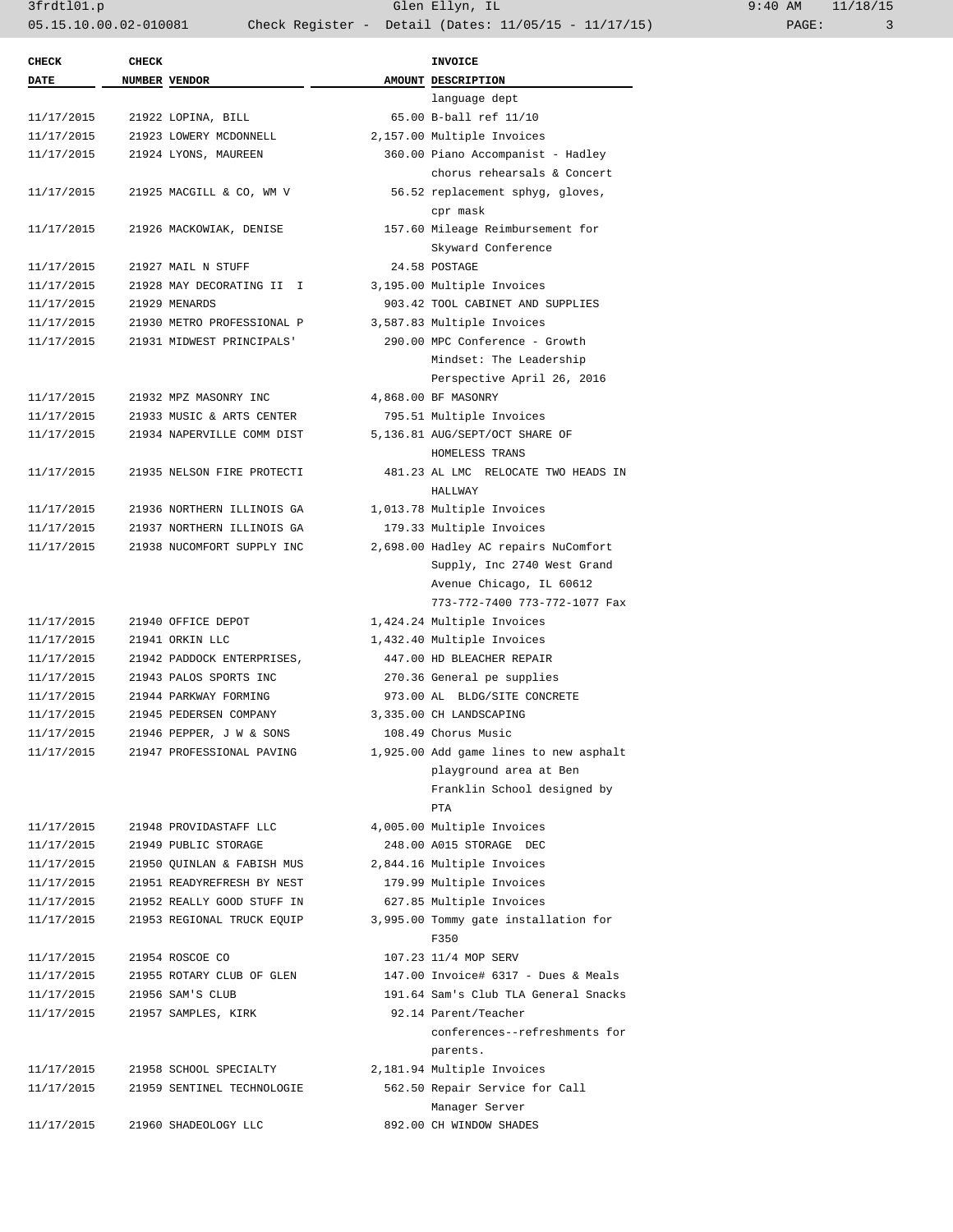3frdtl01.p Glen Ellyn, IL 9:40 AM 11/18/15 05.15.10.00.02-010081 Check Register - Detail (Dates: 11/05/15 - 11/17/15) PAGE: 4

| <b>CHECK</b>                   | <b>CHECK</b> |                                           | <b>INVOICE</b>                         |
|--------------------------------|--------------|-------------------------------------------|----------------------------------------|
| <b>DATE</b>                    |              | NUMBER VENDOR                             | AMOUNT DESCRIPTION                     |
|                                |              | 11/17/2015 21961 SHUMATE, HILLARY         | 35.00 Workshop: Learn like a           |
|                                |              |                                           | Pirate & Creating a Student            |
|                                |              |                                           | Led Classroom                          |
| 11/17/2015                     |              | 21962 SIGN IDENTITY                       | 131.50 Multiple Invoices               |
| 11/17/2015                     |              | 21963 SQUEEGEE BROTHERS                   | 60.00 Gym shorts for Free and          |
|                                |              |                                           | Reduced students.                      |
| 11/17/2015                     |              | 21964 THE OMNI GROUP                      | 61.50 403(B) OVERSIGHT                 |
| 11/17/2015                     |              | 21965 TIGERDIRECT.COM                     | 36.21 Headphones for ACCESS Testing    |
| 11/17/2015                     |              | 21966 TRU-LINK FENCE                      | 747.00 BF FENCING                      |
| 11/17/2015                     |              | 21967 TSI COMMERCIAL FLOOR                | 4,026.00 CH RESILIENT/CARPETING        |
| 11/17/2015                     |              | 21968 UNISOURCE WORLDWIDE                 | 4,165.20 Multiple Invoices             |
| 11/17/2015                     |              | 21969 UNITED ANALYTICAL SE                | 1,650.00 Three year asbestos           |
|                                |              |                                           | inspections for all                    |
|                                |              |                                           | facilities                             |
| 11/17/2015                     |              | 21970 US GAMES INC                        | 1,731.98 Multiple Invoices             |
| 11/17/2015                     |              | 21971 VANGUARD ENERGY SERV                | 2,339.94 GAS 10/1-10/31/15             |
| 11/17/2015                     |              | 21972 VERIZON WIRELESS                    | 616.39 CELL PHONES 9/27-10/26          |
| 11/17/2015                     |              | 21973 VILLAGE OF GLEN ELLY                | 7,390.50 Multiple Invoices             |
| 11/17/2015                     |              | 21974 VORT CORPORATION                    | 147.02 Assessment materials for        |
|                                |              |                                           | Early Childhood Special                |
|                                |              |                                           | Education at Forest Glen               |
| 11/17/2015                     |              | 21975 VORTEX COMMERCIAL FL                | 18,990.00 Multiple Invoices            |
| 11/17/2015                     |              | 21976 WAGEWORKS                           | 335.94 FSA INVOICE #20150231181        |
| 11/17/2015                     |              | 21977 WORLD BOOK INC                      | 1,876.45 Annual Renewal for World Book |
|                                |              |                                           | Subscription                           |
|                                |              | 11/13/2015 201500296 GLEN ELLYN EDUCATION | 16,838.70 Multiple Invoices            |
|                                |              | 11/13/2015 201500298 ILLINOIS DEPT OF REV | 39,434.99 Multiple Invoices            |
|                                |              | 11/13/2015 201500299 INTERNAL REV SERVICE | 200,920.21 Multiple Invoices           |
| 11/13/2015 201500300 T H I S   |              |                                           | 20,103.13 Multiple Invoices            |
|                                |              | 11/13/2015 201500301 TEACHERS RETIREMENT  | 111, 119.42 Multiple Invoices          |
| 11/13/2015 201500302 WAGEWORKS |              |                                           | 5,572.25 Multiple Invoices             |
|                                |              | 11/13/2015 201500303 THE OMNI GROUP       | 35,923.91 Multiple Invoices            |
|                                |              | 11/13/2015 201500304 EXPERT PAY           | 1,613.92 Payroll accrual               |
|                                |              | 11/13/2015 201500305 EDUCATIONAL BENEFIT  | 429,705.88 AD&D, DENTAL, LIFE AND      |
|                                |              |                                           | MEDICAL INSURANCE NOVEMBER             |
| 11/13/2015 201500306 REV TRAK  |              |                                           | 1,504.66 REV TRACK OCTOBER             |
| 11/13/2015 201500307 T H I S   |              |                                           | 5,920.25 THIS FUND NOVEMBER            |
|                                |              | 11/16/2015 201500308 EFLEX GROUP          | 434.70 HRA ADM FEES                    |
|                                |              | 11/16/2015 201500309 ILLINOIS DEPT EMPLOY | 6,988.50 Amount due for benefits paid  |
|                                |              |                                           | from $07/01/15 - 09/30/15 - 3rd$       |
|                                |              |                                           | Ouarter                                |
|                                |              | 11/17/2015 201500310 ILLINOIS DEPT OF REV | 750.00 Payroll accrual                 |
|                                |              | 11/17/2015 201500311 INTERNAL REV SERVICE | 4,653.75 Multiple Invoices             |

Totals for checks 1,358,214.92